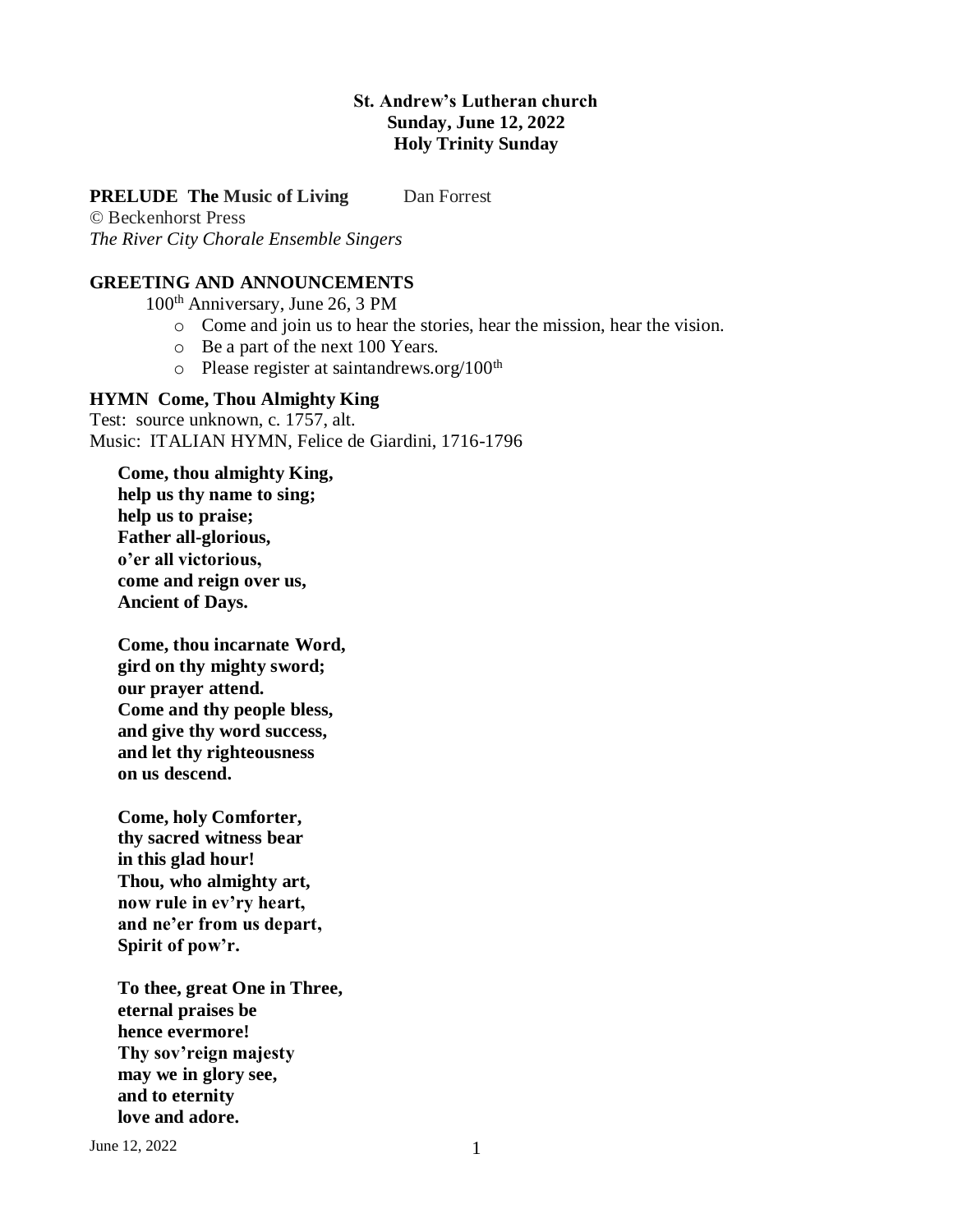# **INVOCATION**

Leader: We gather in the name of the Father, and of the Son, and of the Holy Spirit. **All: Amen**

# **PROCLAMATION OF PRAISE**

| Leader: | O LORD, our Lord,                                                   |
|---------|---------------------------------------------------------------------|
|         | how majestic is your name in all the earth!                         |
| All:    | You have set your glory above the heavens.                          |
|         | Out of the mouths of babes and infants                              |
|         | you have founded a bulwark because of your foes,                    |
|         | to silence the enemy and the avenger.                               |
| Leader: | When I look at your heavens, the work of your fingers,              |
|         | the moon and the stars that you have established;                   |
|         | what are human beings that you are mindful of them,                 |
|         | mortals that you care for them?                                     |
| All:    | Yet you have made them a little lower than God,                     |
|         | and crowned them with glory and honor.                              |
| Leader: | You have given them dominion over the works of your hands;          |
|         | you have put all things under their feet,                           |
|         | all sheep and oxen,                                                 |
|         | and also the beasts of the field,                                   |
|         | the birds of the air, and the fish of the sea,                      |
|         | whatever passes along the paths of the seas.                        |
| All:    | O LORD, our Lord,                                                   |
|         | how majestic is your name in all the earth. $P_{\text{Salm}} 8:1-9$ |

# **PRAYER OF THE DAY**

Leader: God of heaven and earth, before the foundation of the universe and the beginning of time you are the triune God: Author of creation, eternal Word of salvation, life-giving Spirit of wisdom. Guide us to all truth by your Spirit, that we may proclaim all that Christ has revealed and rejoice in the glory he shares with us. Glory and praise to you, Father, Son, and Holy Spirit, now and forever. **All: Amen**

**VIDEO** Confirmation Recap

# **ANTHEM The Last Words of David** Randall Thompson

© 1949 by ECS Publishing No. 2154 *The River City Chorale Ensemble Singers* 

He that ruleth over men must be just, Ruling in the fear of God. And he shall be like the light of the morning when the sun rises, Even a morning without clouds, Like the tender grass springing out of the earth, By clear shining after rain. Alleluia. *2 Samuel 23:3-4*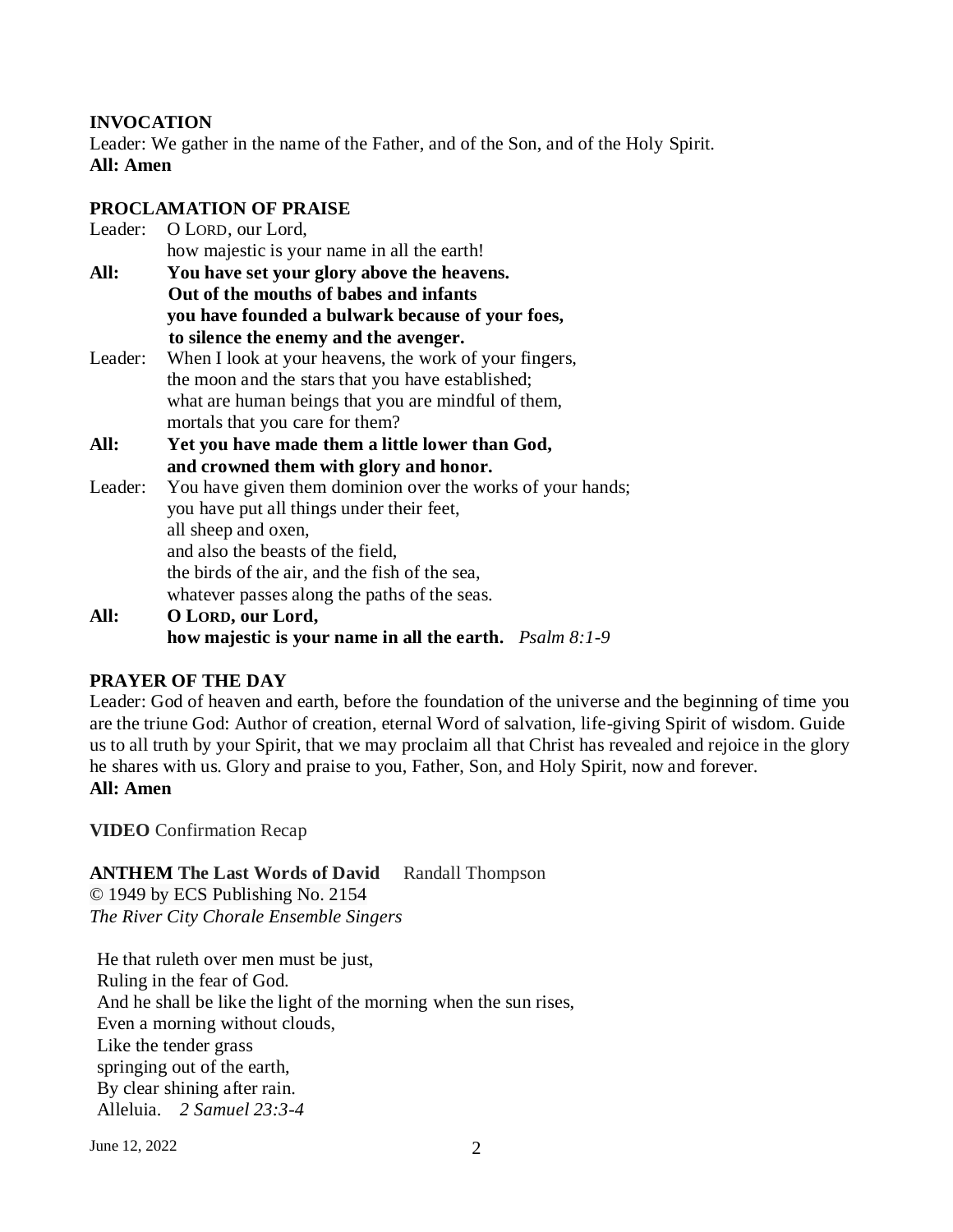#### **LESSON Romans 5:1-5**

Therefore, since we are justified by faith, we have peace with God through our Lord Jesus Christ, through whom we have obtained access to this grace in which we stand; and we boast in our hope of sharing the glory of God. And not only that, but we also boast in our sufferings, knowing that suffering produces endurance, and endurance produces character, and character produces hope, and hope does not disappoint us, because God's love has been poured into our hearts through the Holy Spirit that has been given to us.

#### **ANTHEM Will the Circle Be Unbroken** arr. J. David Moore

© Fresh Arye Music *The River City Chorale Ensemble Singers*

Will the circle be unbroken by and by, Lord, by and by? There's a better home awaiting If we try, Lord, if we try.

I was singing with my sisters, and my brothers, I was singing with my friends, And we all can sing together 'cause the circle never ends. Will the circle be unbroken by and by, Lord, by and by? There's a better home awaiting If we try, Lord, if we try.

I was born down in the valley Where the sun refuse to shine Bur I'm climbing up to the highland, Gonna make that mountain mine! Oh, will the circle be unbroken by and by, Lord, by and by? There's a better home awaiting In the sky Lord, in the sky. In the sky Lord, in the sky.

#### **BAPTISM**

 **9:00** Franklin James Benjamin Converse  **10:30** Gabriella Mae Fahey George Thomas Higgins

#### **APOSTLES' CREED**

**I believe in God, the Father almighty, creator of heaven and earth. I believe in Jesus Christ, his only Son, our Lord. He was conceived by the power of the Holy Spirit and born of the virgin Mary.**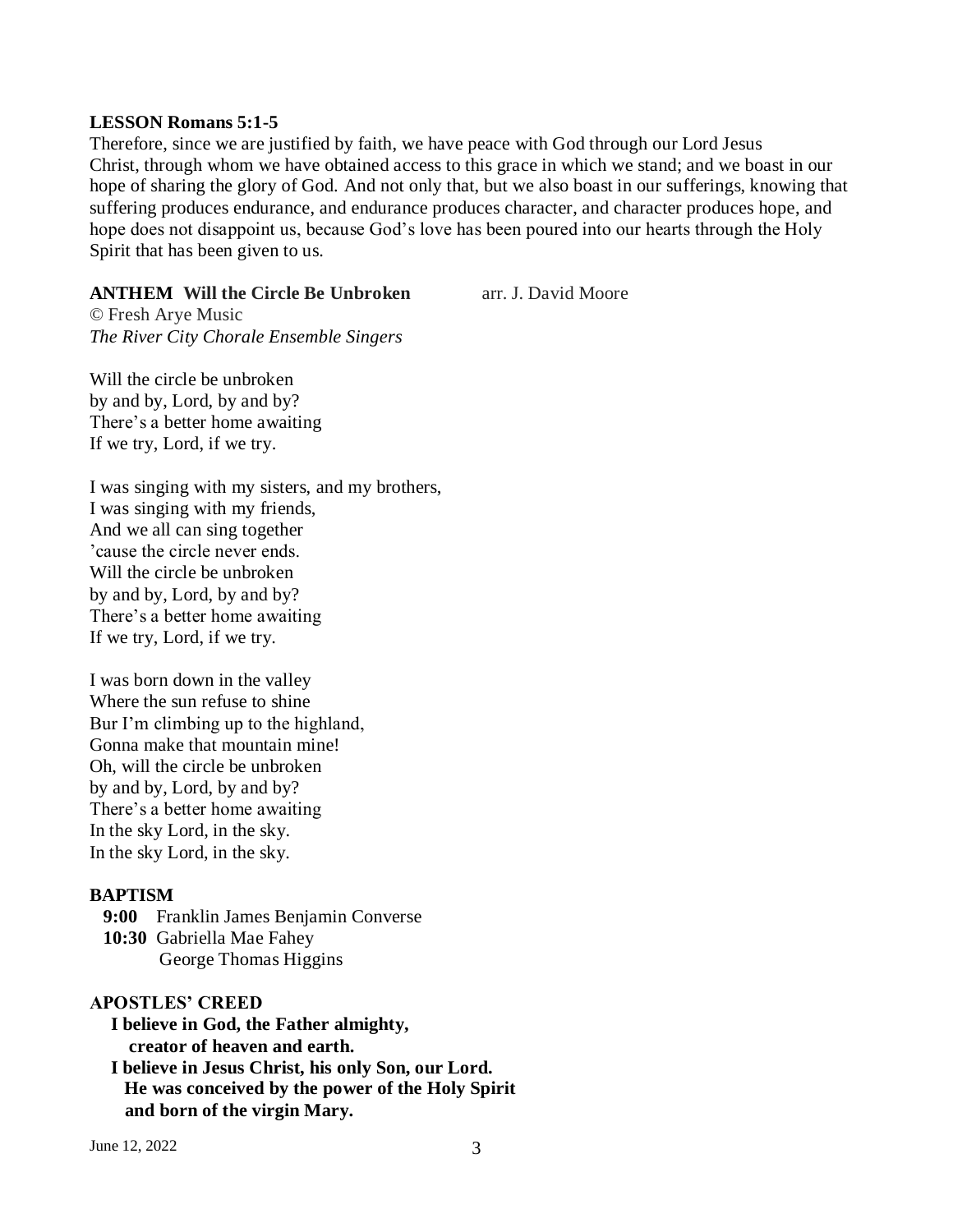**He suffered under Pontius Pilate, was crucified, died, and was buried. He descended into hell. On the third day he rose again. He ascended into heaven, and is seated at the right hand of the Father. He will come again to judge the living and the dead. I believe in the Holy Spirit, the holy catholic Church, the communion of saints, the forgiveness of sins, the resurrection of the body,**

 **and the life everlasting. Amen**

## **HYMN Holy God, We Praise Your Name**

Text: source unknown; tr. Clarence A. Walworth, 1820-1900, alt. Music: GRÖSSER GOTT, Maria Theresa, *Katholisches Gesangbuch, 1774*

**Holy God, we praise your name; Lord of all, we bow before you. All on earth your scepter claim, all in heav'n above adore you. Infinite your vast domain, everlasting is your reign.**

**Hark! the glad celestial hymn angel choirs above are raising; cherubim and seraphim, in unceasing chorus praising, fill the heav'ns with sweet accord: "Holy, holy, holy Lord!**

**Holy Father, holy Son, Holy Spirit, three we name you, though in essence only one; undivided God we claim you and, adoring, bend the knee while we own the mystery.**

**The Holy Gospel according to John, the 16th chapter:**  *All sing: "Glory to you, O Lord."*

### **Holy Gospel: John 16:12-15**

Jesus said, "I still have many things to say to you, but you cannot bear them now. When the Spirit of truth comes, he will guide you into all the truth; for he will not speak on his own, but will speak whatever he hears, and he will declare to you the things that are to come. He will glorify me, because he will take what is mine and declare it to you. All that the Father has is mine. For this reason I said that he will take what is mine and declare it to you."

June 12, 2022 4 **The Gospel of the Lord.** *All sing: "Praise to you, O Christ."*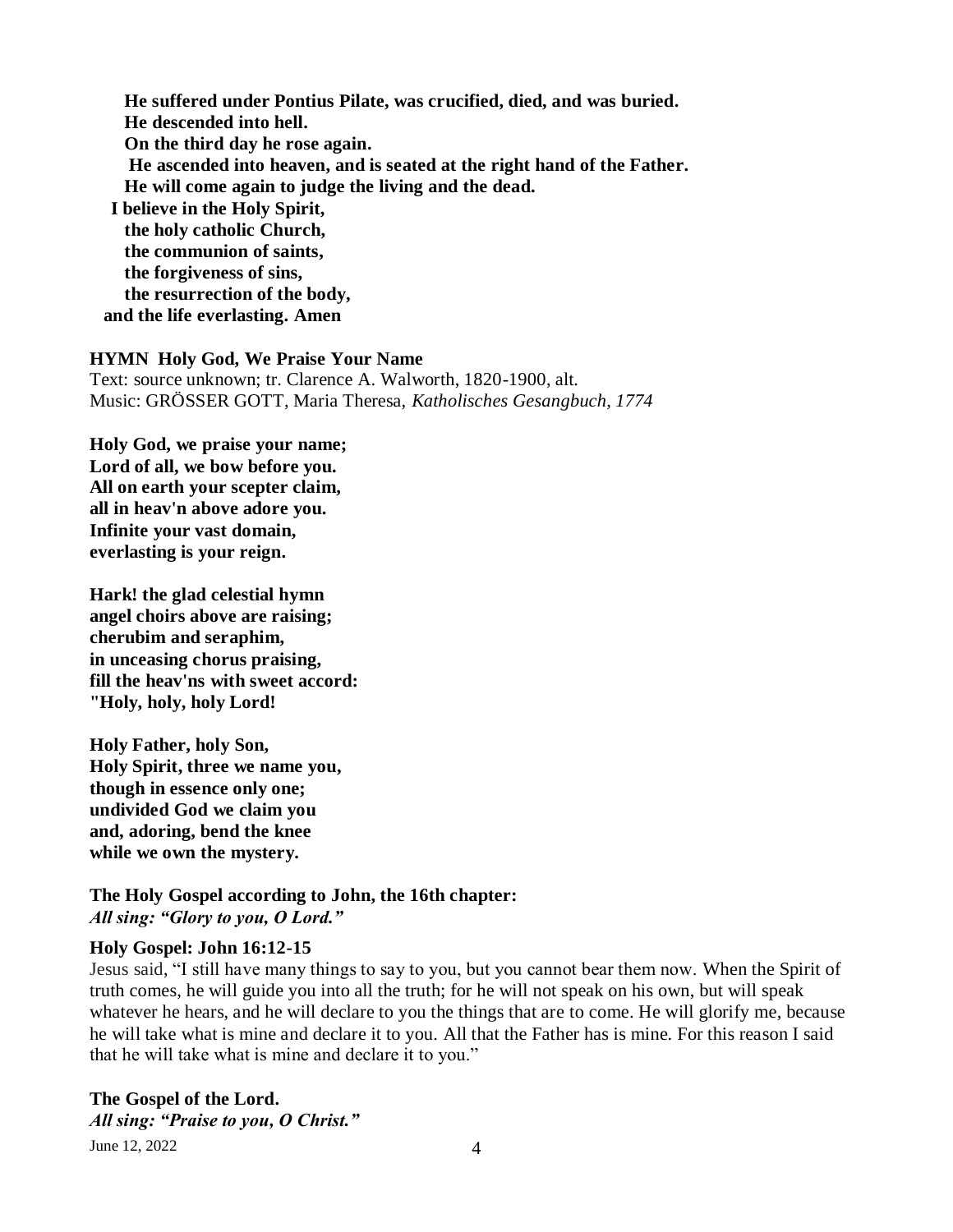### **SERMON** Pastor Michael Carlson

### **ANTHEM God Thou Art Love** Craig Courtney

© Beckenhorst Press *The River City Chorale Ensemble Singers*

If I forget, yet God remembers! If these hands of mine Cease from their clinging, yet the hands divine hold me so firmly that I cannot fall.

And if sometimes I am too tired to call ror Him to help me, then He reads the prayer unspoken in my heart and lifts my care.

I dare not fear, since certainly I know that I am in God's keeping, shielded so from all that else would harm, and in the hour of stern temptation strengthened by His power. I tread no path in life to Him unknown; I lift no burden, bear no pain, alone: My soul a calm, sure hiding-place has found: The everlasting arms my life surround.

God, Thou art love! I build my faith on that. I know Thee who has kept my path, and made light for me in the darkness, tempering sorrow o that it reached me like a solemn joy; It were too strange that I should doubt Thy love. *Robert Browning*

# **PRAYERS OF THE PEOPLE**

#### **WORDS OF INSTITUTION FOR HOLY COMMUNION**

In the night in which he was betrayed, our Lord Jesus took bread, and gave thanks; broke it, and gave it to his disciples, saying: Take and eat; this is my body, given for you. Do this for the remembrance of me. Again, after supper, he took the cup, gave thanks, and gave it for all to drink, saying: This cup is the new covenant in my blood, shed for you and for all people for the forgiveness of sin.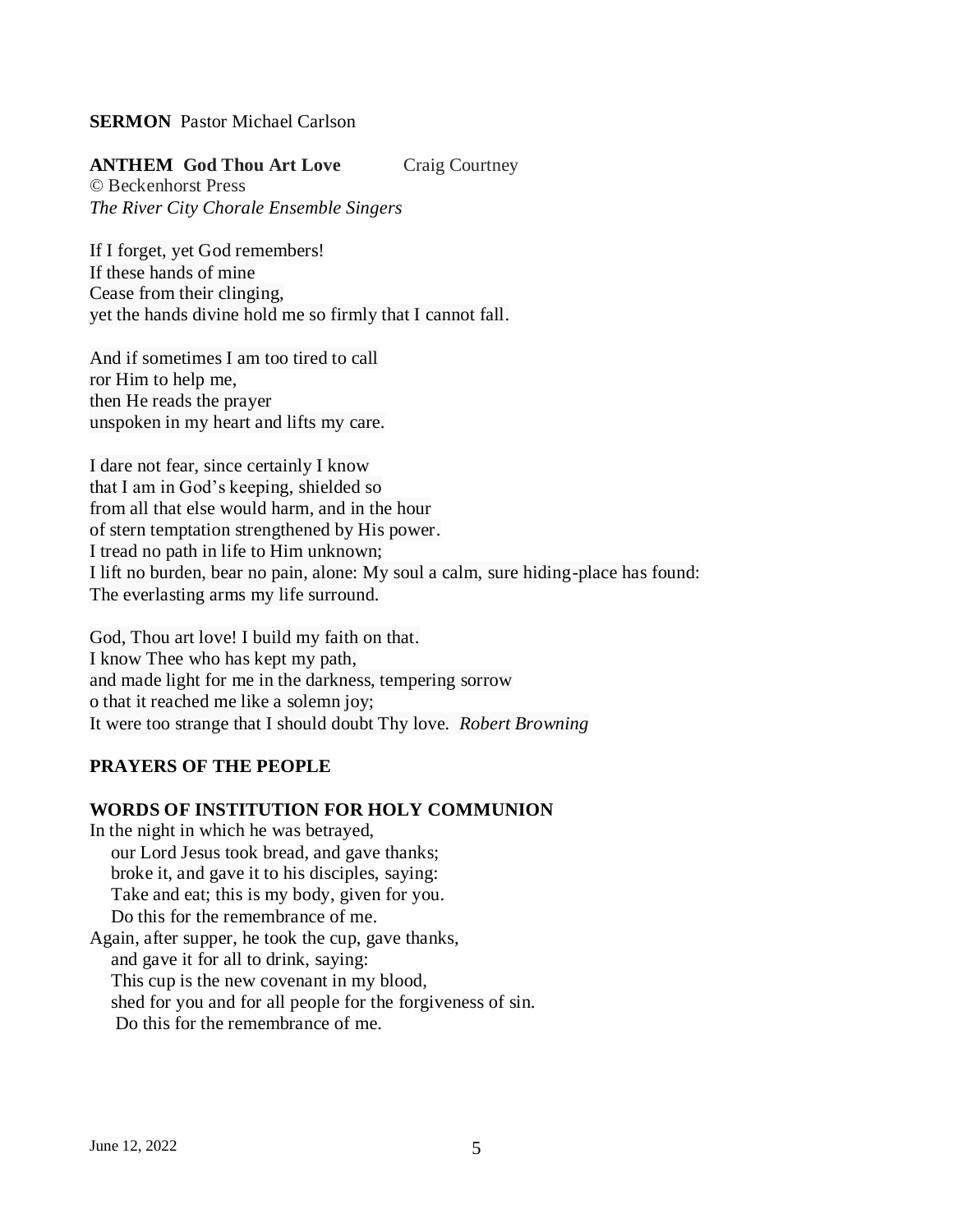#### **THE LORD'S PRAYER**

**Our Father, who art in heaven, hallowed be thy name, thy kingdom come, thy will be done, on earth as it is in heaven. Give us this day our daily bread; and forgive us our trespasses, as we forgive those who trespass against us; and lead us not into temptation, but deliver us from evil. For thine is the kingdom, and the power, and the glory, forever and ever. Amen** 

### **HOLY COMMUNION**

The body of Christ, given for you. Amen The blood of Christ, shed for you. Amen

**HYMN Lamb of God** *Ronald A. Nelson © Augsburg Publishing House, 1978* **Lamb of God, you take away the sin of the world; have mercy on us. Grant us peace, grant us peace.**

#### **COMMUNION HYMN The Church's One Foundation**  Text: S. J. Stone (1866)

Music: AURELIA, Samuel S. Wesley

**The church's one foundation is Jesus Christ, her Lord; she is his new creation by water and the word. From heav'n he came and sought her to be his holy bride; with his own blood he bought her, and for her life he died.**

**Elect from ev'ry nation, yet one o'er all the earth, her charter of salvation one Lord, one faith, one birth: one holy name she blesses, partakes one holy food, and to one hope she presses, with ev'ry grace endued.**

**Through toil and tribulation and tumult of her war, she waits the consummation of peace forevermore; till with the vision glorious her longing eyes are blest, and the great church victorious shall be the church at rest.**

**Yet she on earth has union with God, the Three in One, and mystic sweet communion with those whose rest is won. Oh, blessed heav'nly chorus! Lord, save us by your grace, that we, like saints before us, may see you face to face.**

#### **POST COMMUNION BLESSING**

The body and blood of our Lord Jesus Christ strengthen you and keep you in his grace. **All: Amen**

June 12, 2022  $\qquad \qquad 6$